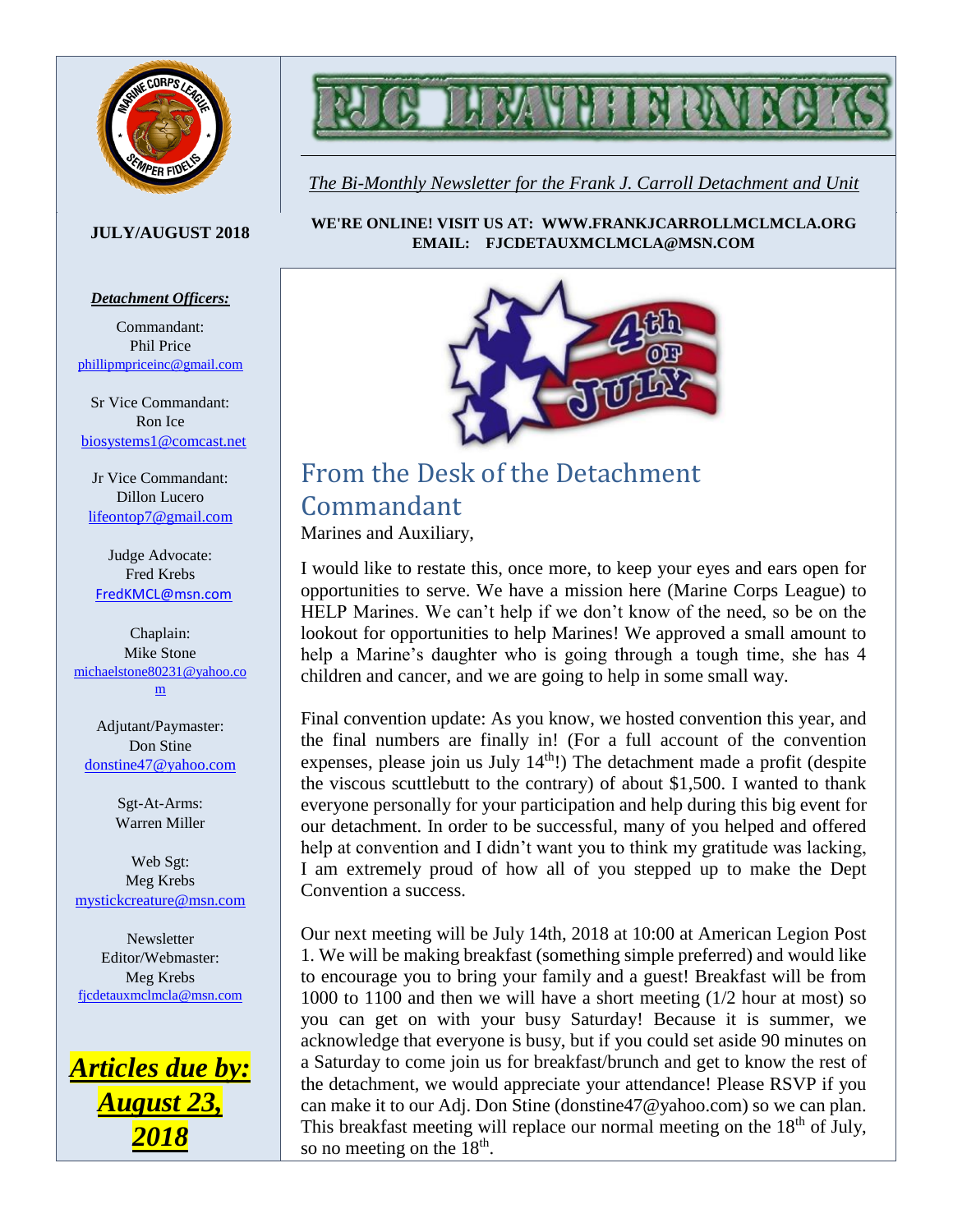#### **Three things you are encouraged to do:**

- 1. Attend monthly detachment meetings.
	- 2. Volunteer
	- 3. Recruit new members.



## **Websites of interest**

National MCL [www.mclnational.org](http://www.mclnational.org/)

National MCLA [www.nationalmcla.org](http://www.nationalmcla.org/)

MODD Kennel [www.moddkennel.org](http://www.moddkennel.org/)

National MODD Fleas [www.nationalmoddfleas.org](http://www.nationalmoddfleas.org/)

Rocky Mountain Division MCL AND MCLA [www.mcleaguerckymntdiv.or](http://www.mcleaguerckymntdiv.org/)





We have had several of our members step up to volunteer for our various coordinators and I wanted to thank you personally for you willingness to serve. I know your efforts are not going unnoticed, and they are very much appreciated.

Keep pressing on,

Semper Fidelis, Phil Price Commandant Email: [phillipmpriceinc@gmail.com](mailto:phillipmpriceinc@gmail.com) (303) 902-1583

## From the Desk of the Detachment Sr Vice Commandant Marines, Associate members, FMF Corpsmen

## *DEPARTMENT CONVENTION:*



The 2018 Marine Corps League Department Convention, hosted by the Frank J. Carroll Detachment, is officially in the books, and was enjoyed by all. A big "Thank You" to everyone who volunteered and participated. For those of you not in attendance, you missed a good one. Good food, fun, and an opportunity to get together with

your fellow Marines.

I hope everyone can make it to **next** year's event in May, 2019. Stay tuned.

## *MEMBERSHIP:*

We continue to look for, and welcome new members to the Frank J. Carroll Detachment. Keep those applications handy. You never know when you'll meet a new candidate for membership.

In the coming months, we will be looking for events to participate in, to help us recruit new members.

At our Detachment meeting on Wednesday, June 29th, we had the honor and privilege to initiate two new members into our group. They are:

Stephanie Vivirski

John Holland

Both members served proudly with Marine Air Wings; Stephanie as UH-1(Huey) crew, and John as Marine Air Traffic Control.

**Thank you both** for your dedicated service to our beloved Corps, and welcome to the Marine Corps League, Frank J. Carroll Detachment!

#### *NEW VA HOSPITAL OPENING:* (1700 N. Wheeling St., Aurora, CO 80045)

For those who receive health care at the Denver VA Hospital, the official opening day for the new facility was **supposed to be** August 11, 2018, but it appears the day will be moved up.

*July 21* - The ribbon cutting ceremony will occur on Saturday at 10:00 AM.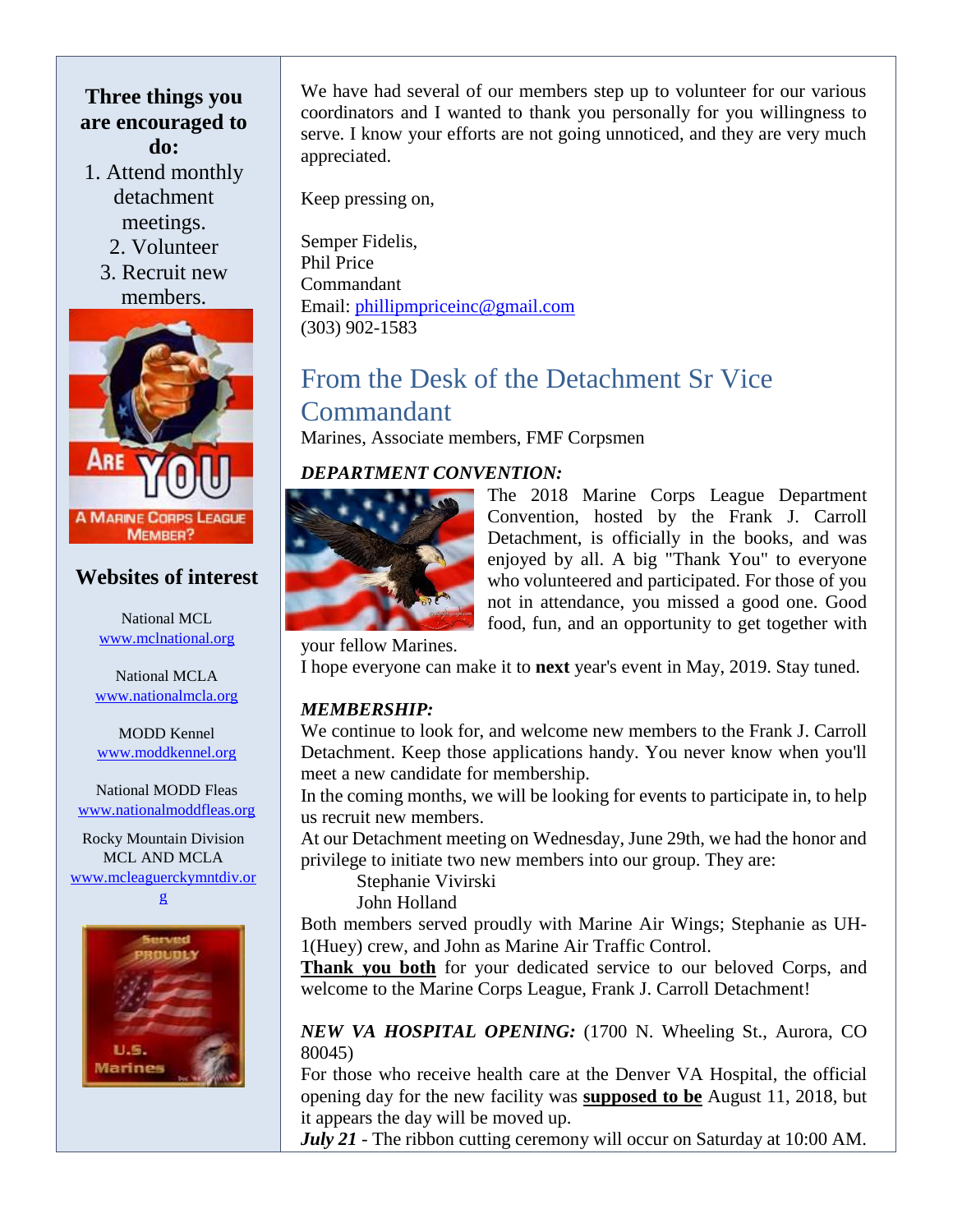

*July 27* - Moving day for many 'outpatient' services and clinics. **Check your appointments first!**

*August 4* - All remaining inpatient veterans will be moved to the new facility.

*August 4* - The ER at the old Clermont St. hospital will be closed this day. *August 4* - The ER at the new facility will open for business this morning.

The majority of services look to be in Bldg. D, E, and F. Closest parking is in **Patient Parking SOUTH**. Thisis the first right turn off Wheeling St. after you come in off Colfax Ave.

For more info and a map, go to [www.denver.va.gov/about/coming-soon.asp,](http://www.denver.va.gov/about/coming-soon.asp) or call

(303)399- 8020.

Hope this information helps someone!

#### *PARADE:*

Like parades? The Highlands Ranch Community Association will be sponsoring an Independence Day parade on Wednesday, July 4th, parade start time, 9:00 AM. Our parade committee chairman, Tom Krueger, will have both floats there, and will appreciate all help. Tom will be emailing the parade details to everyone as they become available.

That's all I have for now. Thanks!

Semper Fi! Ron Ice Detachment Sr. Vice Commandant [biosystems1@comcast.net](mailto:biosystems1@comcast.net)

# From the Desk of the Detachment Jr Vice Commandant **No Article**

# From the Desk of the Detachment Judge Advocate

Marines,

The proposed National Bylaws and National Administrative Procedures rewrite is posted on the National website [\(www.mclnational.org\)](http://www.mclnational.org/). To find this information, go to the "Library" and then "Convention". In addition, there are 29 Bylaw/ Administrative Procedure proposals.

I recommend that each of you review these proposals. You can print out all this information, but be forewarned, the Administrative Procedures alone is 91 pages.

If the complete rewrite is approved at the National Convention, typically, the final product will not be available on the National Website until early next year.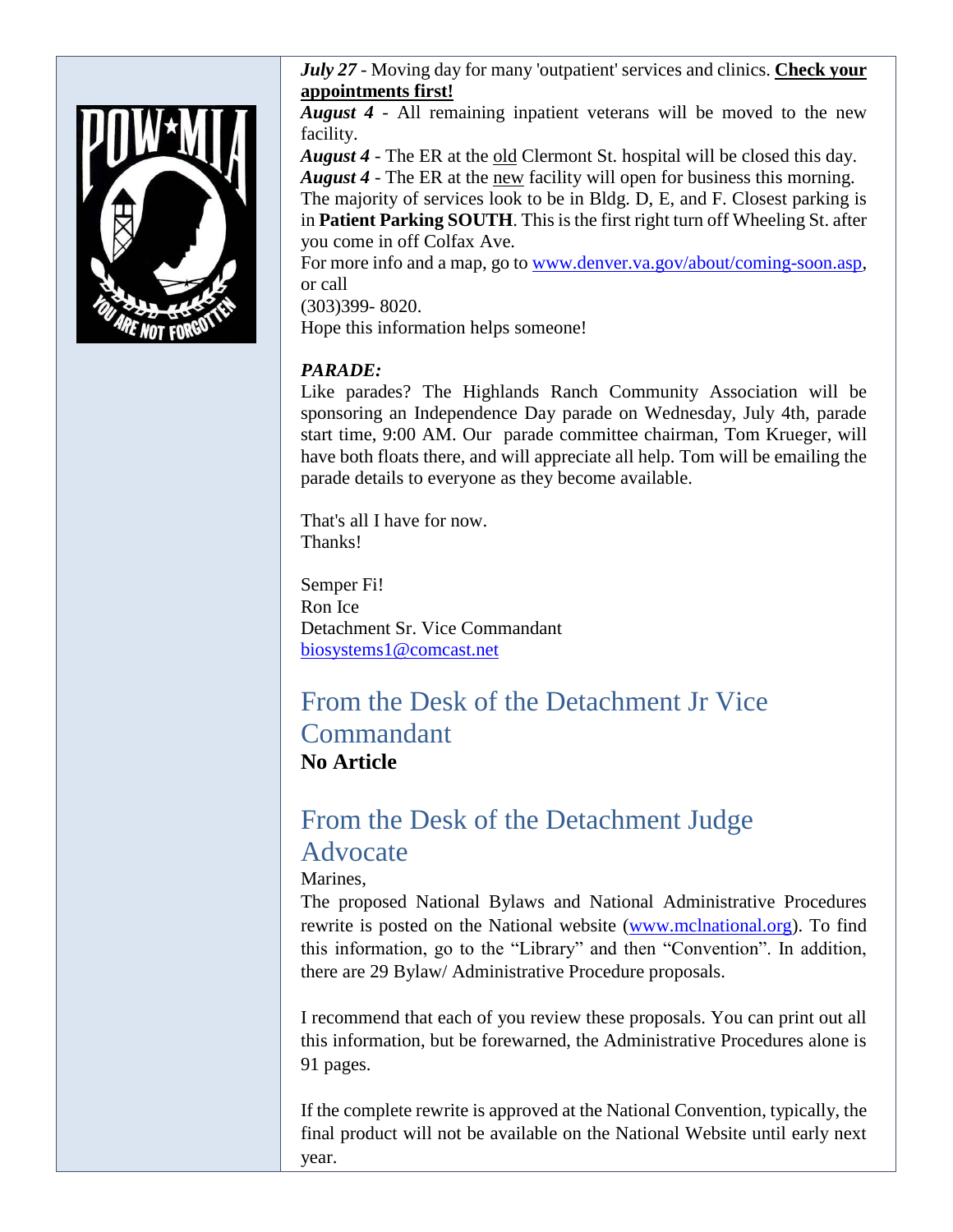Whatever is finally approved, we will need to review our Detachment Bylaws and make any necessary changes, to be following National, as the National Bylaws and Administrative Procedures take precedence over our Department and Detachment Bylaws.

Semper Fi, Fred Krebs Detachment Judge Advocate [FredKMCL@msn.com](mailto:FredKMCL@msn.com)



## From the Desk of the Unit President **NO ARTICLE**

# Read all about it!

Graduate Halie Doty received her bachelor's Degree in Rehabilitation Studies from College of Saint Mary in Omaha, Nebraska in May and is now working towards her Master's Degree. Halie Doty has received 2 scholarships from the Department of Colorado, MCL Scholarship Fund. We are very proud of her.

Halie is a charter member of the Thunder Mountain Unit, MCLA located in Loveland, Colorado along with her mother Kimberly Krebs and Step Aunt Meg Krebs.



Pictured: Halie Doty along with her Step Grandfather Fred Krebs who is a member of the Frank J. Carroll Detachment

# Attention ALL Detachment Members

If your dues are six (6) months or more past due, you will be removed from our roster before publication of our next newsletter.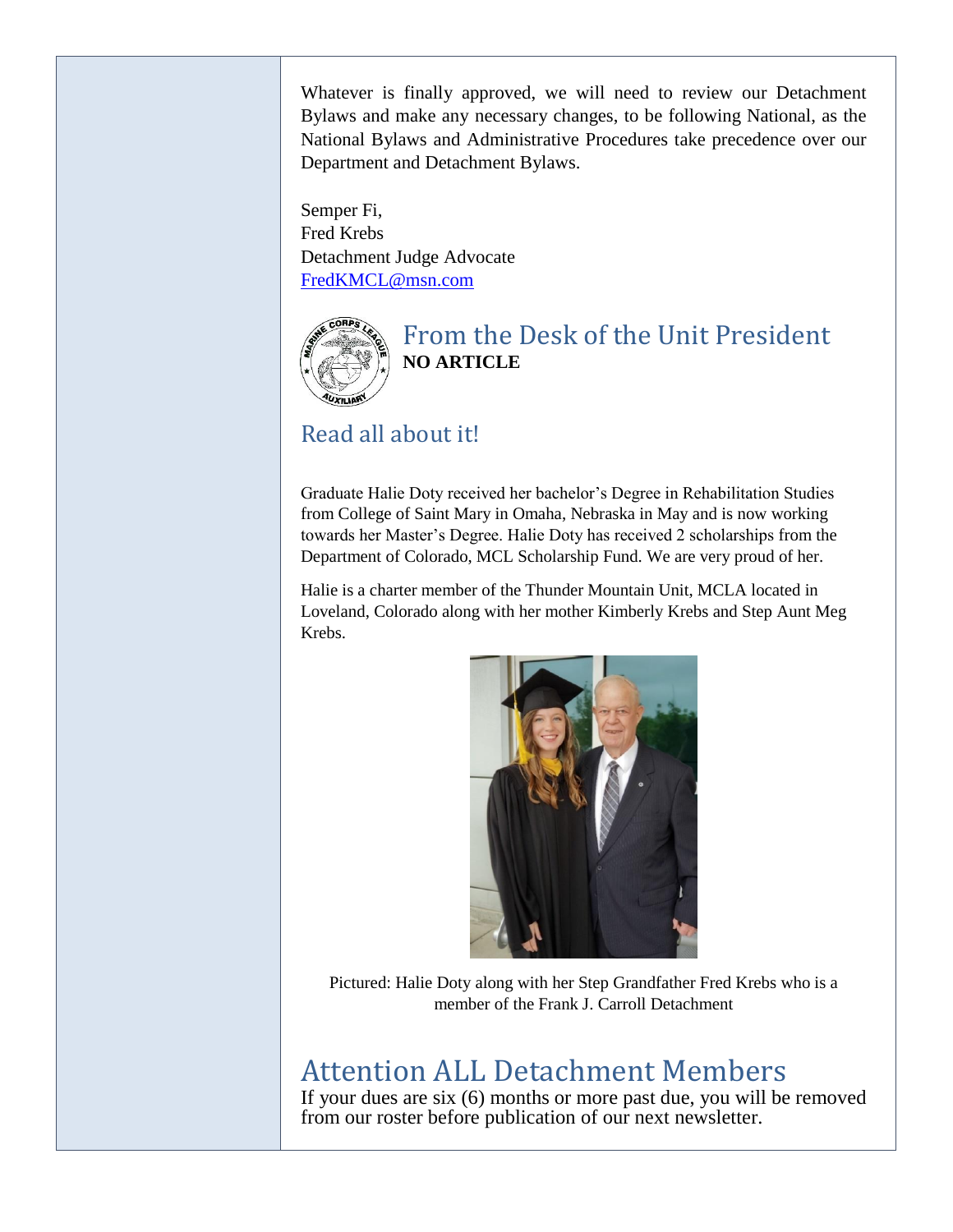Please note National will **no** longer be sending out Dues reminders. The Annual membership year is from September  $1<sup>st</sup>$  to August  $31<sup>st</sup>$ . Detachment dues are \$38.00 per year and to be sent directly to the Detachment Adjutant/Paymaster. All new regular members must be prepared to show proof of Honorable Marine service.

#### **EMAIL ADDRESSES**

If you did NOT receive this newsletter via email, it means your email isn't on the Detachment and Unit roster. Please email Meg Krebs with your email address to better improve Detachment and Unit communication at: [fjcdetauxmclmcla@msn.com.](mailto:fjcdetauxmclmcla@msn.com)

## Upcoming Events/Meetings **Mark your calendars:**

- August  $12^{th}$  August  $17^{th}$  National Convention in Buffalo, NY NO Detachment/Unit Meeting
- September Picnic location and date will be announced
- October 17, 2018 Detachment & Unit Meeting 7:00 PM at the American Legion Post 1, 5400 E. Yale Ave, Denver, CO
- November 21, 2018 Detachment & Unit Meeting 7:00 PM at the American Legion Post 1, 5400 E. Yale Ave, Denver, CO

# **Mission Statement**

Members of the Marine Corps League join together in camaraderie and fellowship for the purpose of preserving the traditions and promoting the interests of the United States Marine Corps, banding together those who are now serving in the United States Marine Corps and those who have been honorably discharged from that service that they may effectively promote the ideals of American freedom and democracy, voluntarily aiding and rendering assistance to all Marines and former Marines and to their widows and orphans; and to perpetuate the history of the United States Marine Corps and by fitting acts to observe the anniversaries of historical occasions of particular interest to Marines.

# **Find us on Facebook**

<https://www.facebook.com/MCLFrankJCarrollDetachment/>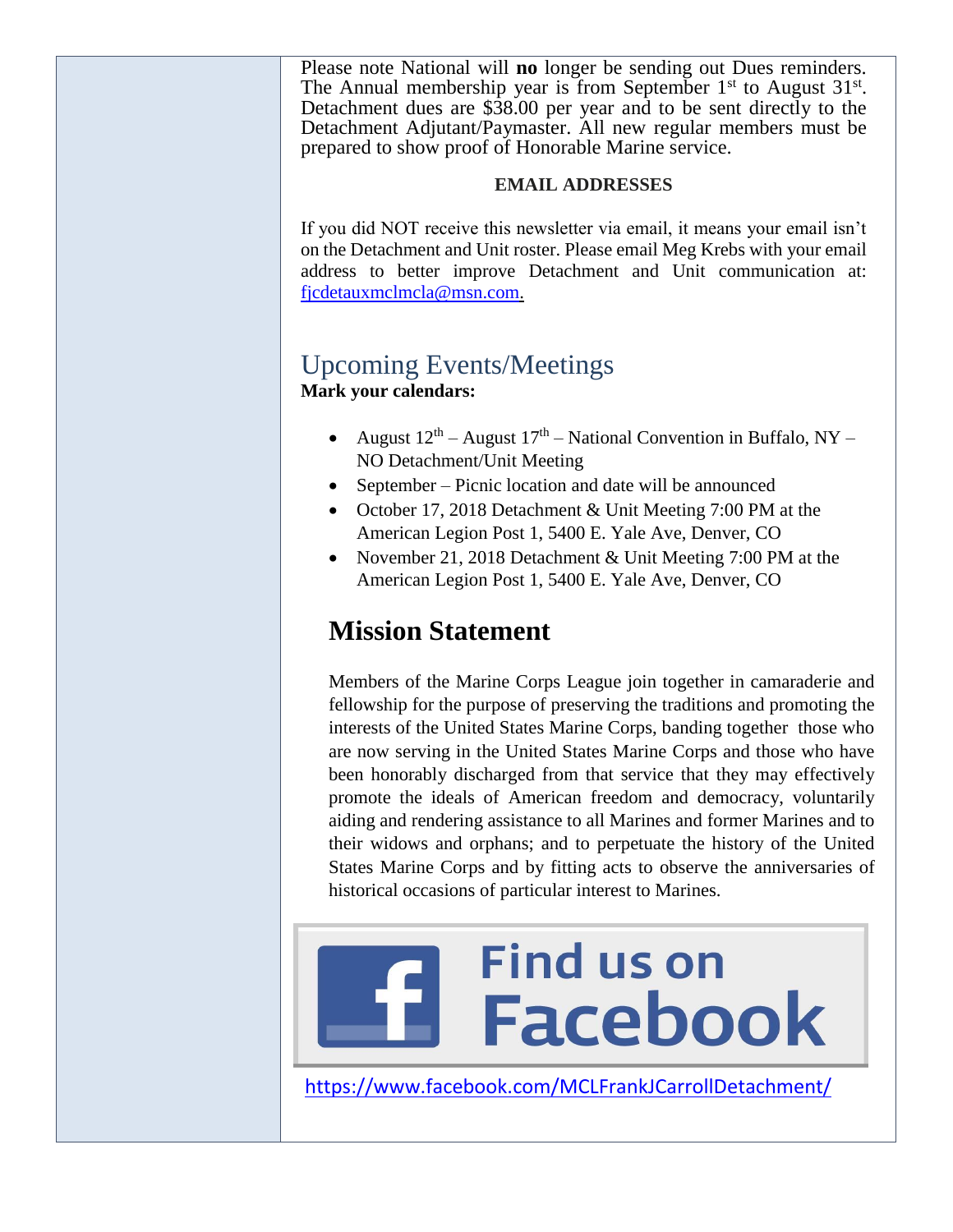

# Scenes from the 2018 Department Convention



This is a picture of the Department of Colorado MCLA, giving to the Harvest House Church for our little Angels Program 5-4-2018 Debby Krueger, Zee Gibson, Anna West, Mitzy Abeyta, Carmen Held, Holly Price, Karen Aune, Janice Miller